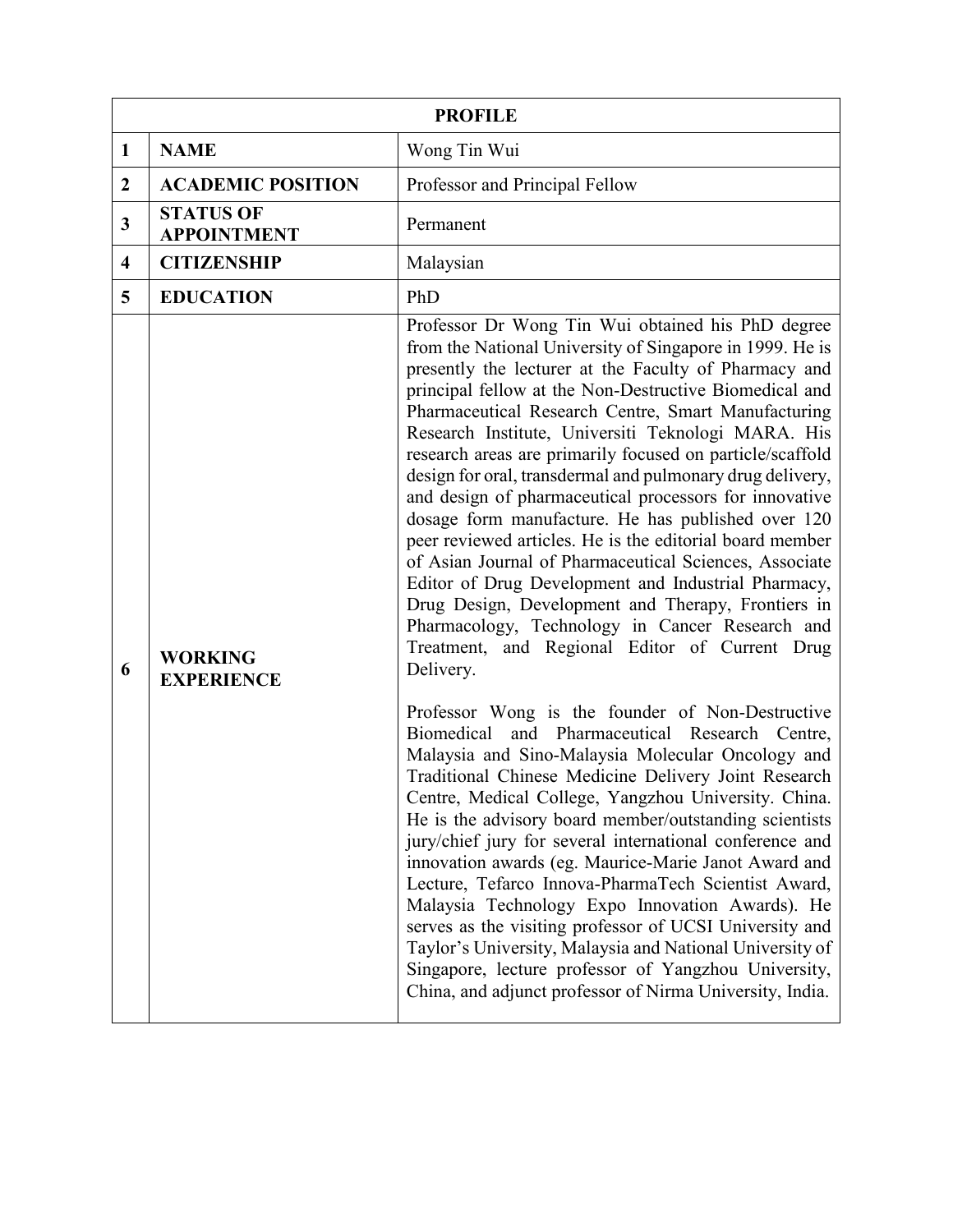| $\overline{7}$ | <b>CURRENT ACADEMIC</b><br><b>RESPONSIBILITIES</b> | Head of Non-Destructive Biomedical and<br>Pharmaceutical Research Centre, Smart Manufacturing<br>Research Institute, Universiti Teknologi MARA.                                                                                                                                                                                                                                                                                                                                                                                                                                                                                                                                                                                                                                                                                                                                                                                                                                                                                                                                                                                                                                                                                                                                                                                                     |
|----------------|----------------------------------------------------|-----------------------------------------------------------------------------------------------------------------------------------------------------------------------------------------------------------------------------------------------------------------------------------------------------------------------------------------------------------------------------------------------------------------------------------------------------------------------------------------------------------------------------------------------------------------------------------------------------------------------------------------------------------------------------------------------------------------------------------------------------------------------------------------------------------------------------------------------------------------------------------------------------------------------------------------------------------------------------------------------------------------------------------------------------------------------------------------------------------------------------------------------------------------------------------------------------------------------------------------------------------------------------------------------------------------------------------------------------|
| 8              | <b>RESEARCH</b><br><b>INTERESTS/ PROJECTS</b>      | Precision nanomedicine design for cancer and diabetes<br>treatment.                                                                                                                                                                                                                                                                                                                                                                                                                                                                                                                                                                                                                                                                                                                                                                                                                                                                                                                                                                                                                                                                                                                                                                                                                                                                                 |
| 9              | <b>PUBLICATIONS</b>                                | 1. Rebecca Shu Ling Tan, Pouya Hassandarvish, Chin<br>Fei Chee, Lai Wah Chan, Tin Wui Wong. Chitosan<br>its derivatives<br>as polymeric<br>anti-viral<br>and<br>potential<br>anti-SARS-CoV-2<br>therapeutics<br>and<br>nanomedicine. Carbohydrate Polymers (In press).<br>2. Wendy Wei Gan, Lai Wah Chan, Wenji Li, Tin Wui<br>Wong. Critical clinical gaps in cancer precision<br>nanomedicine development. Journal of Controlled<br>Release (In Press).<br>3. Yazid Zaiki, Lee Yong Lim, Tin Wui Wong. Critical<br>material designs for mucus- and mucosa-penetrating<br>oral insulin nanoparticle development. International<br>Materials Reviews (In Press).<br>4. Yazid Zaiki, Tin Wui Wong. Targeting genetic pool<br>for long non-coding RNA of cancer stem cells with<br>aptamer-guided nanocarriers. Expert Opinion on<br>Drug Delivery 18(12), 1791-1793, 2021.<br>Mulham Alfatama, Lee Yong Lim, Tin Wui Wong.<br>5.<br>Chitosan oleate-tripolyphosphate complex-coated<br>calcium alginate bead: Physicochemical aspects of<br>formation.<br>Carbohydrate<br>concurrent<br>core-coat<br>Polymers 273, 118487, 2021.<br>6. Ainnur Marlyana Abd Majid, Mohd Hezri Fazalul<br>Rahiman, Tin Wui Wong. Non-dispersive impact<br>technology for powder flow characterization.<br>International Journal of Pharmaceutics 605, 120786,<br>2021. |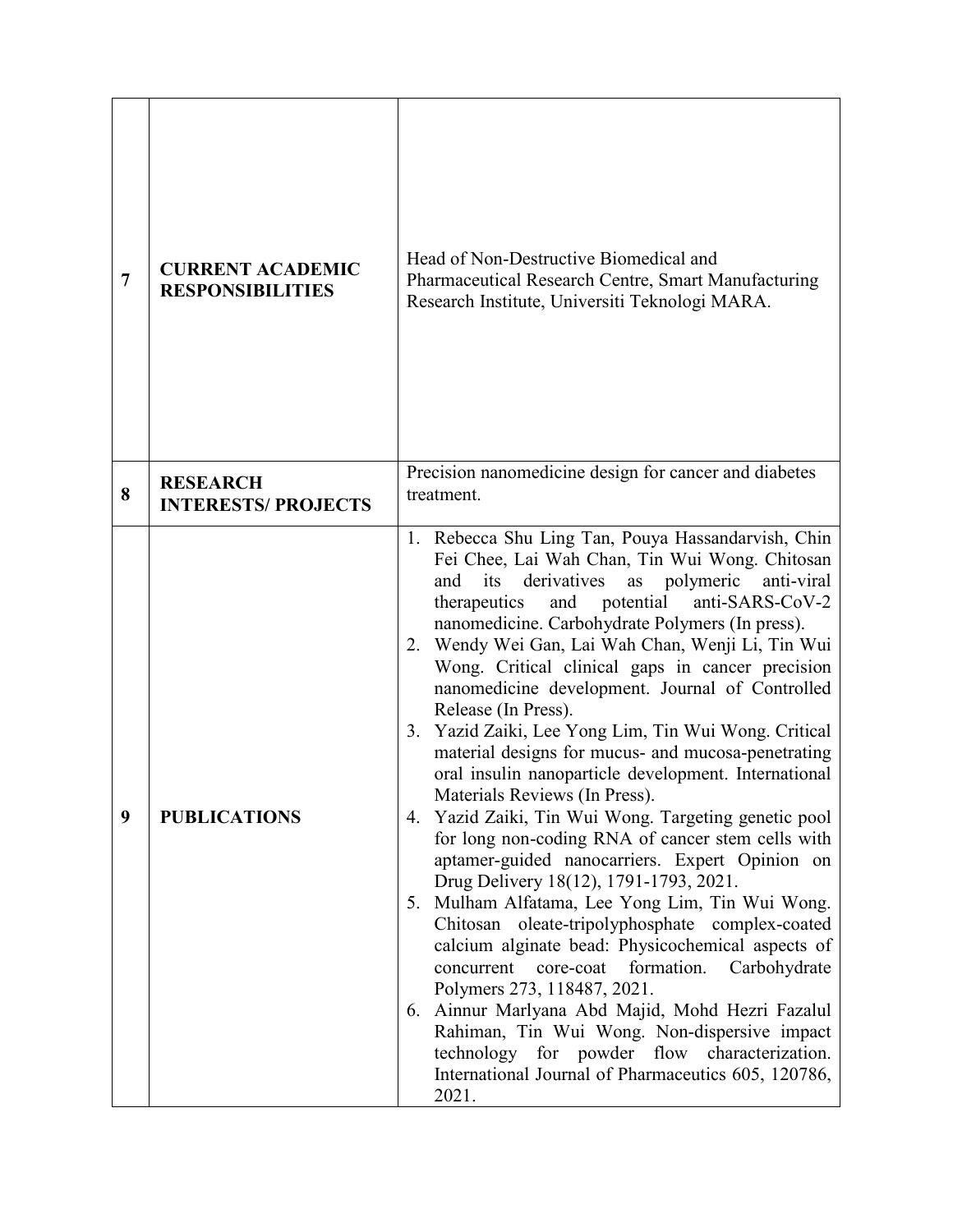|    | 7. Mohd Saufi Harun, Tin Wui Wong, Chee Wai Fong.                                                       |
|----|---------------------------------------------------------------------------------------------------------|
|    | Advancing skin delivery of $\alpha$ -tocopherol and $\gamma$ -                                          |
|    | for<br>dermatitis<br>tocotrienol<br>treatment<br>via                                                    |
|    | nanotechnology<br>and<br>microwave<br>technology.                                                       |
|    | International Journal of Pharmaceutics 593, 120099,                                                     |
|    | 2021.                                                                                                   |
| 8. | Nafisha Shaedi, Idanawati Naharudin, Chee Yan                                                           |
|    | Choo, Tin Wui Wong. Design of oral intestinal-                                                          |
|    | specific alginate-vitexin nanoparticulate system to                                                     |
|    | glucose of diabetic<br>blood<br>modulate<br>rats.                                                       |
|    | Carbohydrate Polymers 254, 117312, 2021.                                                                |
| 9. | Ruhisy Mohd Rasul, M Tamilarasi A/P Muniandy,                                                           |
|    | Zabliza Zakaria, Kifayatullah Shah, Chin Fei Chee,                                                      |
|    | Ali Dabbagh, Noorsaadah Abd Rahman, Tin Wui                                                             |
|    | Wong. A review on chitosan and its development as                                                       |
|    | pulmonary particulate anti-infective and anti-cancer                                                    |
|    | drug carriers. Carbohydrate Polymers 250, 116800,                                                       |
|    | 2020.                                                                                                   |
|    | 10. Sharipah Razali, Anirbandeep Bose, Pee Win Chong,                                                   |
|    | Camillo Benetti, Paolo Colombo, Tin Wui Wong.                                                           |
|    | Design of multi-particulate "Dome matrix" with                                                          |
|    | sustained-release melatonin and delayed-release                                                         |
|    | caffeine for jet lag treatment. International Journal of                                                |
|    | Pharmaceutics 587, 119618, 2020.                                                                        |
|    | 11. Nasser Alhajj, Zabliza Zakaria, Idanawati Naharudin,                                                |
|    | Fakhrul Ahsan, Wenji Li, Tin Wui Wong. Critical                                                         |
|    | physicochemical attributes of chitosan nanoparticles                                                    |
|    | admixed<br>lactose-PEG3000<br>microparticles<br>1n                                                      |
|    | inhalation.<br>of<br>pulmonary<br>Asian<br>Journal                                                      |
|    | Pharmaceutical Sciences 12, 374-384, 2020.                                                              |
|    | 12. Nafisah<br>Musa,<br>Tin Wui Wong. Design<br>of                                                      |
|    | polysaccharidic nano-in-micro soft agglomerates as                                                      |
|    | primary oral drug delivery vehicle for colon-specific                                                   |
|    | targeting. Carbohydrate Polymers 247, 116673, 2020.                                                     |
|    | 13. Musalli AH, Talukdar PD, Roy P, Kumar P, Wong                                                       |
|    | TW. Folate-induced nanostructural changes of                                                            |
|    | oligochitosan nanoparticles and their fate of cellular                                                  |
|    | internalization by melanoma. Carbohydrate Polymers<br>244, 116488, 2020.                                |
|    |                                                                                                         |
|    | 14. Harjoh N, Wong TW, Caramella C. Transdermal                                                         |
|    | insulin delivery with microwave and fatty acids as<br>permeation enhancers.<br>International Journal of |
|    | Pharmaceutics 584, 119416, 2020.                                                                        |
|    | 15. Alhajj N, Chee CF, Wong TW, Abd Rahman N, Abu                                                       |
|    | Kasim NH, Colombo P. Lung cancer: Active                                                                |
|    | therapeutic targeting and inhalational nanoproduct                                                      |
|    |                                                                                                         |